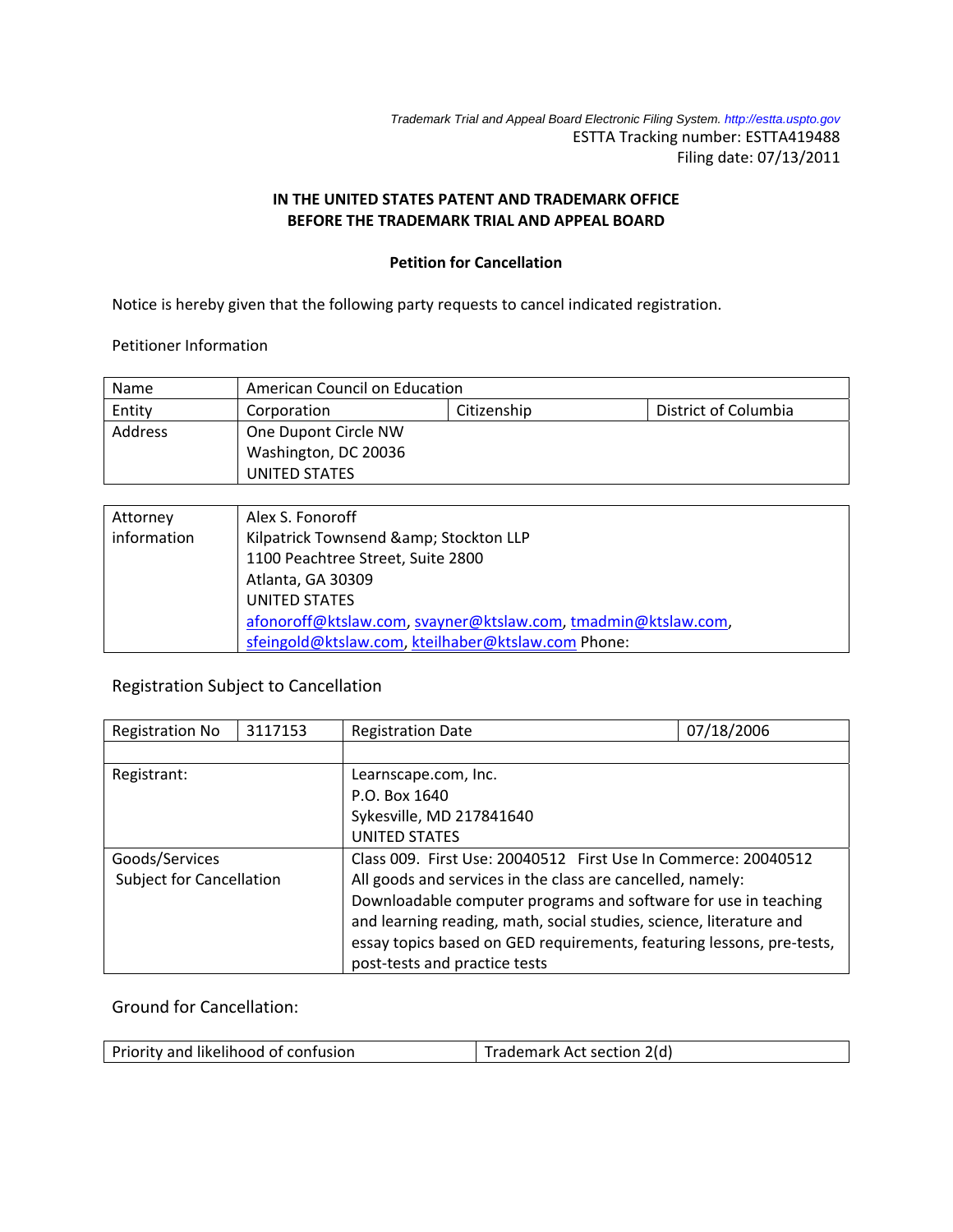### Marks Cited by Petitioner as Basis for Cancellation

| U.S. Registration No.     | 1321397                                                       | <b>Application Date</b> | 03/06/1984 |
|---------------------------|---------------------------------------------------------------|-------------------------|------------|
| <b>Registration Date:</b> | 02/19/1985                                                    |                         |            |
| Word Mark:                | GFD                                                           |                         |            |
| Goods/Services            | Class 042 First Use: 19710000 First Use In Commerce: 19710000 |                         |            |
|                           | <b>Educational Testing Services</b>                           |                         |            |

| U.S. Registration        | 2613984                                                                                       | <b>Application Date</b> | 06/26/2000 |
|--------------------------|-----------------------------------------------------------------------------------------------|-------------------------|------------|
| No.                      |                                                                                               |                         |            |
| <b>Registration Date</b> | 09/03/2002                                                                                    |                         |            |
| Word Mark:               | GED                                                                                           |                         |            |
| Goods/Services:          | Class 041 First Use: 19990000 First Use In Commerce: 19990000<br>EDUCATIONAL TESTING SERVICES |                         |            |

| U.S. Registration No.    | 3448412                                  | <b>Application Date</b>                                                                                                                                                                                                                             | 09/17/2007 |
|--------------------------|------------------------------------------|-----------------------------------------------------------------------------------------------------------------------------------------------------------------------------------------------------------------------------------------------------|------------|
| <b>Registration Date</b> | 06/17/2008                               |                                                                                                                                                                                                                                                     |            |
| Word Mark                | <b>GED TESTING SERVICE</b>               |                                                                                                                                                                                                                                                     |            |
| Goods/Services:          |                                          | Class 041 First Use: 19630000 First Use In Commerce: 19630000                                                                                                                                                                                       |            |
|                          | mathematics, social studies, and science | Educational testing servivces, namely, provding adults who did not receive a high<br>school diploma with the opportunity to earn their jurisdiction's high school<br>equivalency credential by passing a battery of five tests in reading, writing, |            |

| Attachments | 73468985#TMSN.gif (1 page)                                               |
|-------------|--------------------------------------------------------------------------|
|             | 76076788#TMSN.jpeg (1 page)                                              |
|             | 77280949#TMSN.jpeg (1 page)                                              |
|             | ACE v. Learnscape - Petition for Cancellation (GEDPATHWAY).pdf (5 pages) |

### **Certificate of Service**

The undersigned hereby certifies that a copy of this paper has been served upon all parties, at their address of record by First Class Mail on this date.

| Name      | Sabina A. Vayner   |
|-----------|--------------------|
| Signature | /Sabina A. Vayner/ |
| Date      | 07/13/2011         |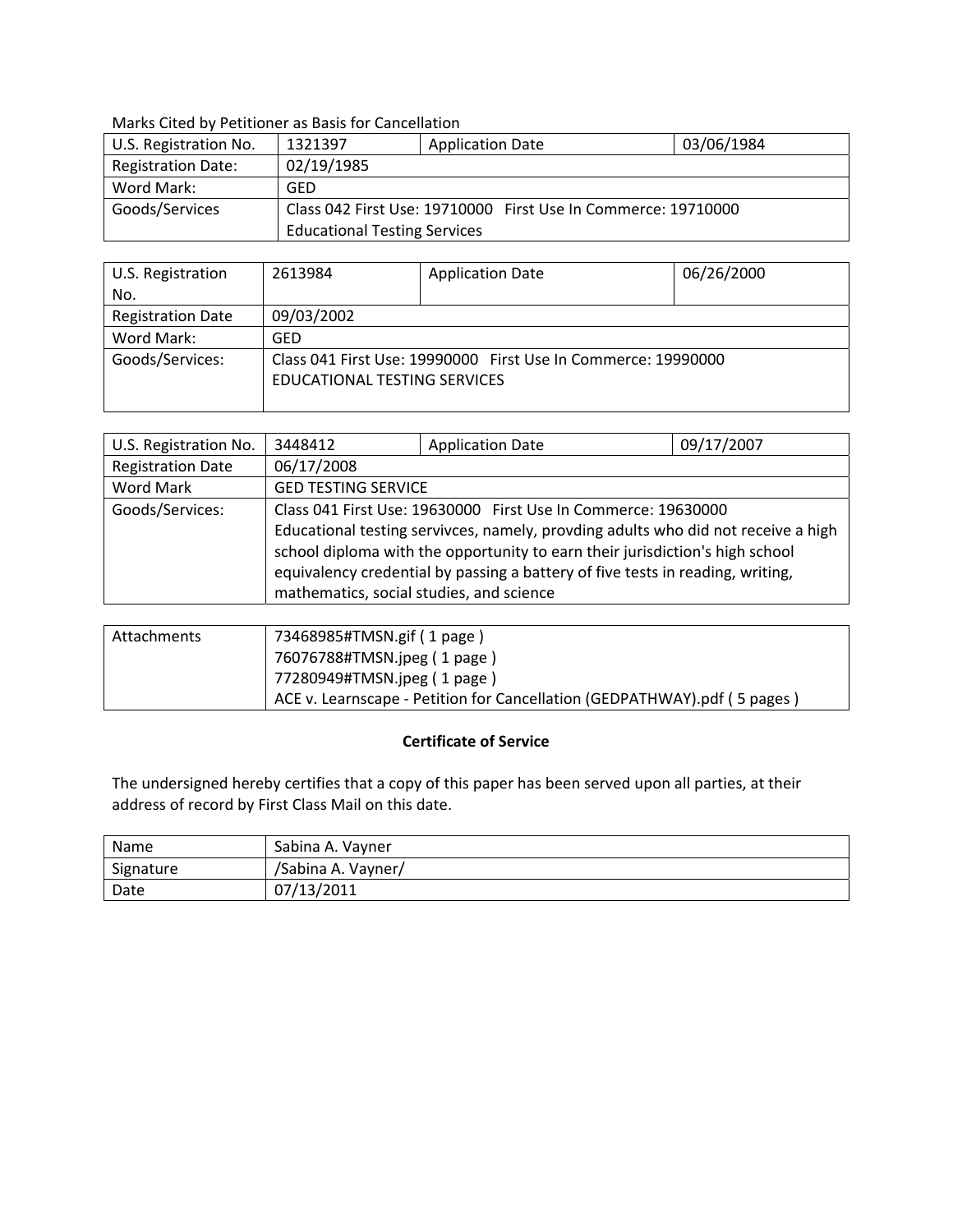### IN THE UNITED STATES PATENT AND TRADEMARK OFFICE BEFORE THE TRADEMARK TRIAL AND APPEAL BOARD

| AMERICAN COUNCIL ON EDUCATION, |                            |
|--------------------------------|----------------------------|
| Petitioner,                    |                            |
|                                | Cancellation No.           |
| V.                             |                            |
|                                | Registration No. 3,117,153 |
| LEARNSCAPE.COM, INC.,          |                            |
|                                | TM: GEDPATHWAY             |
| Respondent.                    |                            |

### **PETITION FOR CANCELLATION**

 Petitioner American Council on Education ("ACE") is damaged by the continued registration of the GEDPATHWAY mark that is the subject of Registration No. 3,117,153, and states the following for its Petition for Cancellation against Respondent Learnscape.com, Inc. ("Learnscape"):

1. Founded in 1918, ACE is the major coordinating body for the nation's higher education institutions, representing more than 1,600 college and university presidents, and more than 200 related associations nationwide.

2. For decades, ACE and its licensees have used the GED trademark in connection with educational testing services, specifically in connection with a battery of tests used for the purpose of awarding a high school equivalency credential. Currently, ACE's GED test is used by all 50 U.S. states, the District of Columbia, U.S. insular areas, Canadian provinces and territories, the U.S. military, and federal correctional institutions. Nearly 800,000 of ACE's GED tests are taken each year.

3. ACE has used its GED trademark in commerce since long prior to Learnscape's May 12, 2004 claimed first use of, or August 3, 2005 application to register,

1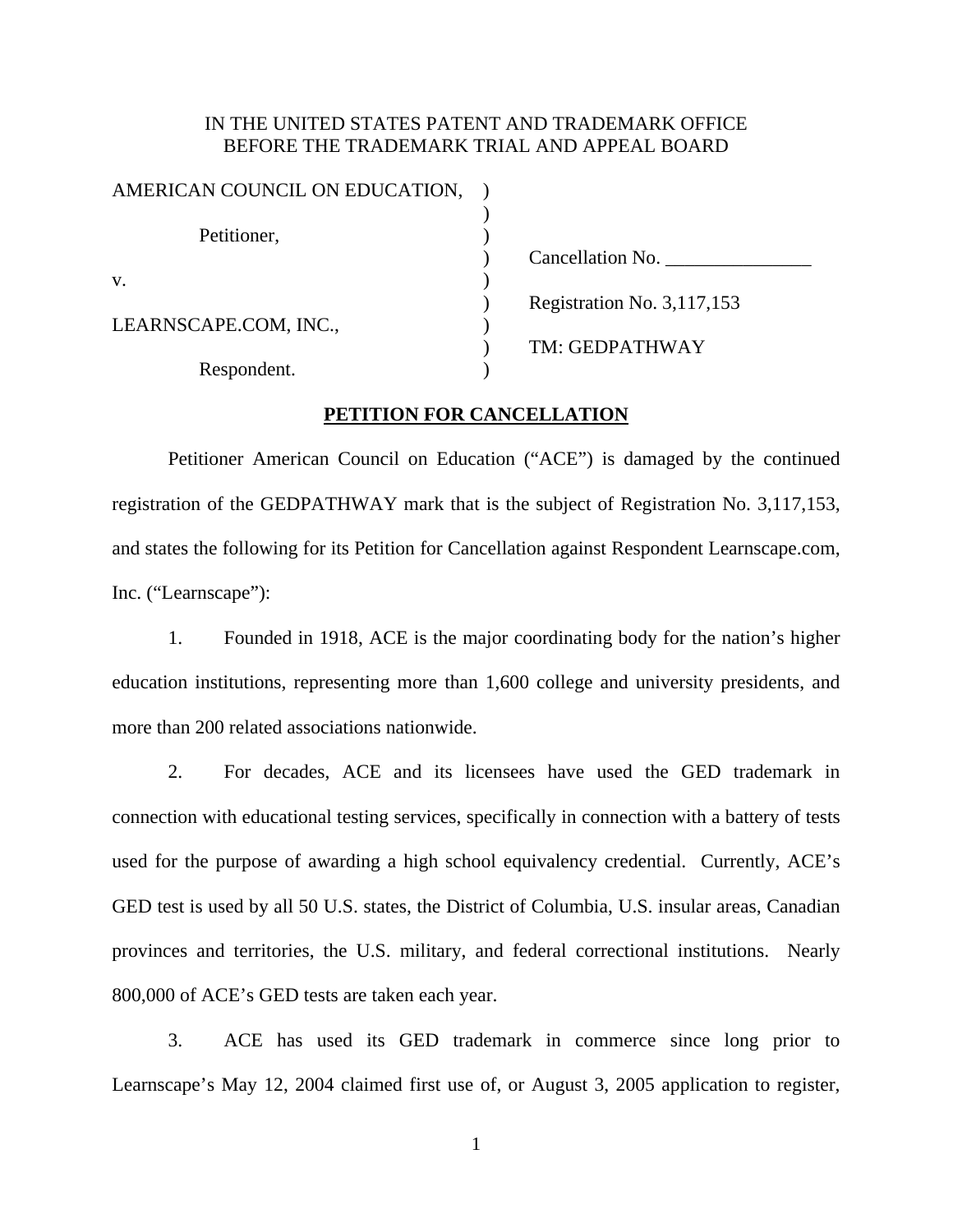the GEDPATHWAY mark, and ACE's GED trademark serves as an inherently distinctive indicator of the origin of services provided by ACE and its licensees.

4. In addition to its common law rights, ACE is the owner of three federal registrations of the GED mark or a variation thereof, as follows:

- (a) Reg. No. 1,321,397 of the GED stylized mark for "educational testing services";
- (b) Reg. No. 2,613,984 of the GED word mark for "educational testing services"; and
- (c) Reg. No. 3,448,412 of the GED TESTING SERVICE mark for "educational testing services, namely, providing adults who did not receive a high school diploma with the opportunity to earn their jurisdiction's high school equivalency credential by passing a battery of five tests in reading, writing, mathematics, social studies, and science."

(collectively, the "GED Registrations").

 Affidavits have been filed in accordance with Sections 8 and 15 of the Lanham Act, 15 U.S.C. §§ 1058 and 1065, for two of the registrations, Reg. Nos. 1,321,397 and 2,613,984, and these registrations are therefore incontestable.

5. ACE expended considerable sums of money in developing consumer brand recognition for the GED mark prior to the filing date of Learnscape's application for registration of the GEDPATHWAY mark. As a result of the widespread advertising and promotion by ACE, the GED mark has acquired a high degree of recognition, fame, and distinctiveness as a symbol of the quality services offered by ACE. Consumers are familiar with and identify the GED mark with ACE and, by reason of this identification, services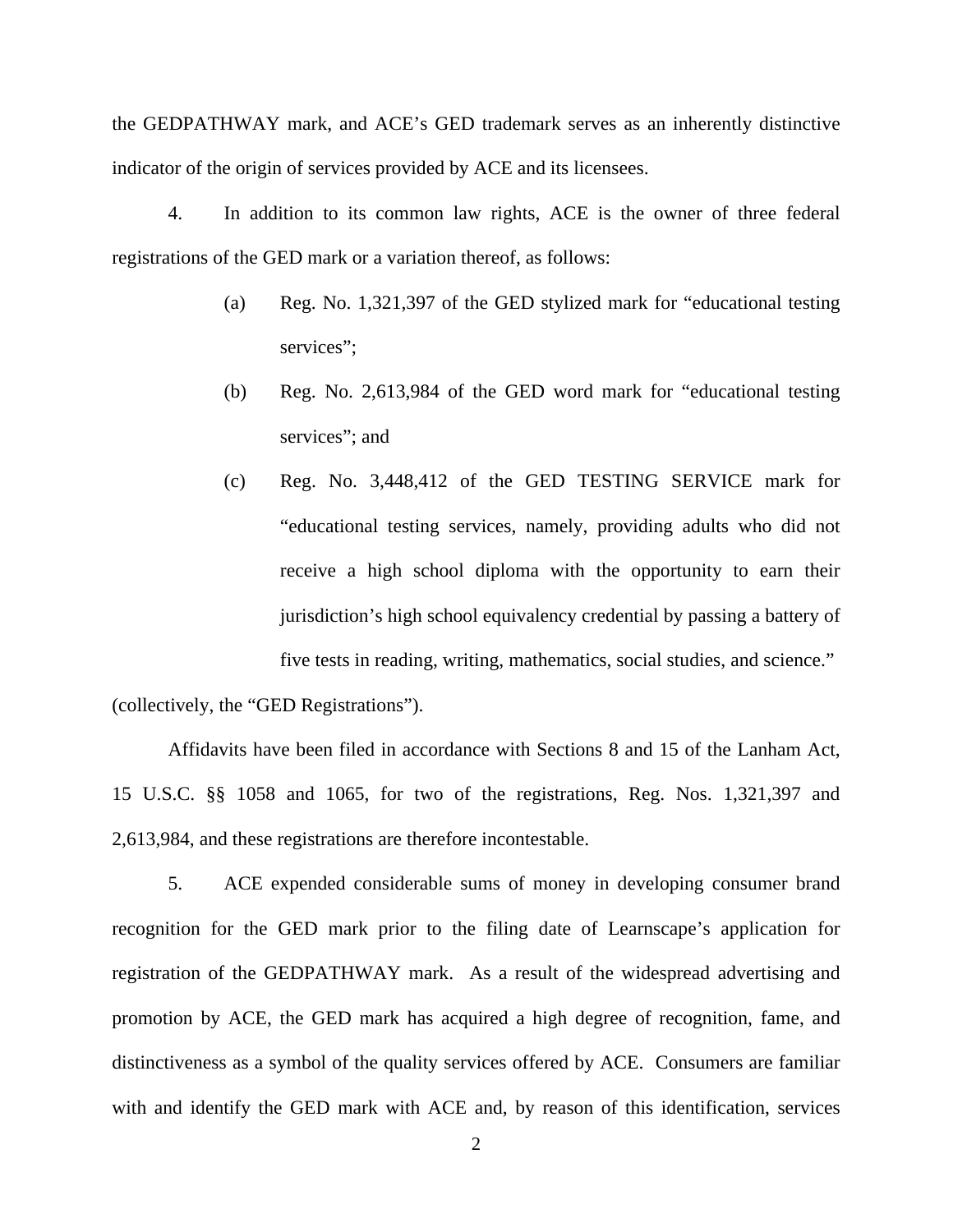associated with the GED mark are understood by the public and trade to be marketed and offered under ACE's authority and control or otherwise derived from ACE.

6. On August 3, 2005, Learnscape filed an application for registration of the GEDPATHWAY mark. The registration issued on July 18, 2006 in connection with "downloadable computer programs and software for use in teaching and learning reading, math, social studies, science, literature and essay topics based on GED requirements, featuring lessons, pre-tests, post-tests and practice tests," and was assigned Registration No. 3,117,153.

7. The goods recited in Learnscape's registration are similar and closely related to the services ACE currently provides in intrastate and interstate commerce in connection with its GED mark, and which it provided long prior to the filing date of Learnscape's application. Indeed, the identification of goods in Learnscape's registration impermissibly includes the entirety of ACE's GED trademark as part of the description (i.e., "topics based on GED requirements").

8. Learnscape's GEDPATHWAY mark is similar in sight, sound, appearance, and commercial impression to ACE's GED mark, and in fact incorporates the entirety of ACE's GED mark.

9. ACE is suffering ongoing damage as a result of the registration of Learnscape's GEDPATHWAY mark because the mark so resembles ACE's GED mark as to be likely to cause consumer confusion, mistake, and deception, particularly in view of the similarity and relatedness of the parties' goods and services. Persons familiar with the GED mark, and the services provided under the mark, are likely to believe erroneously that Learnscape's goods are those of ACE or are authorized, licensed, endorsed, or sponsored by

3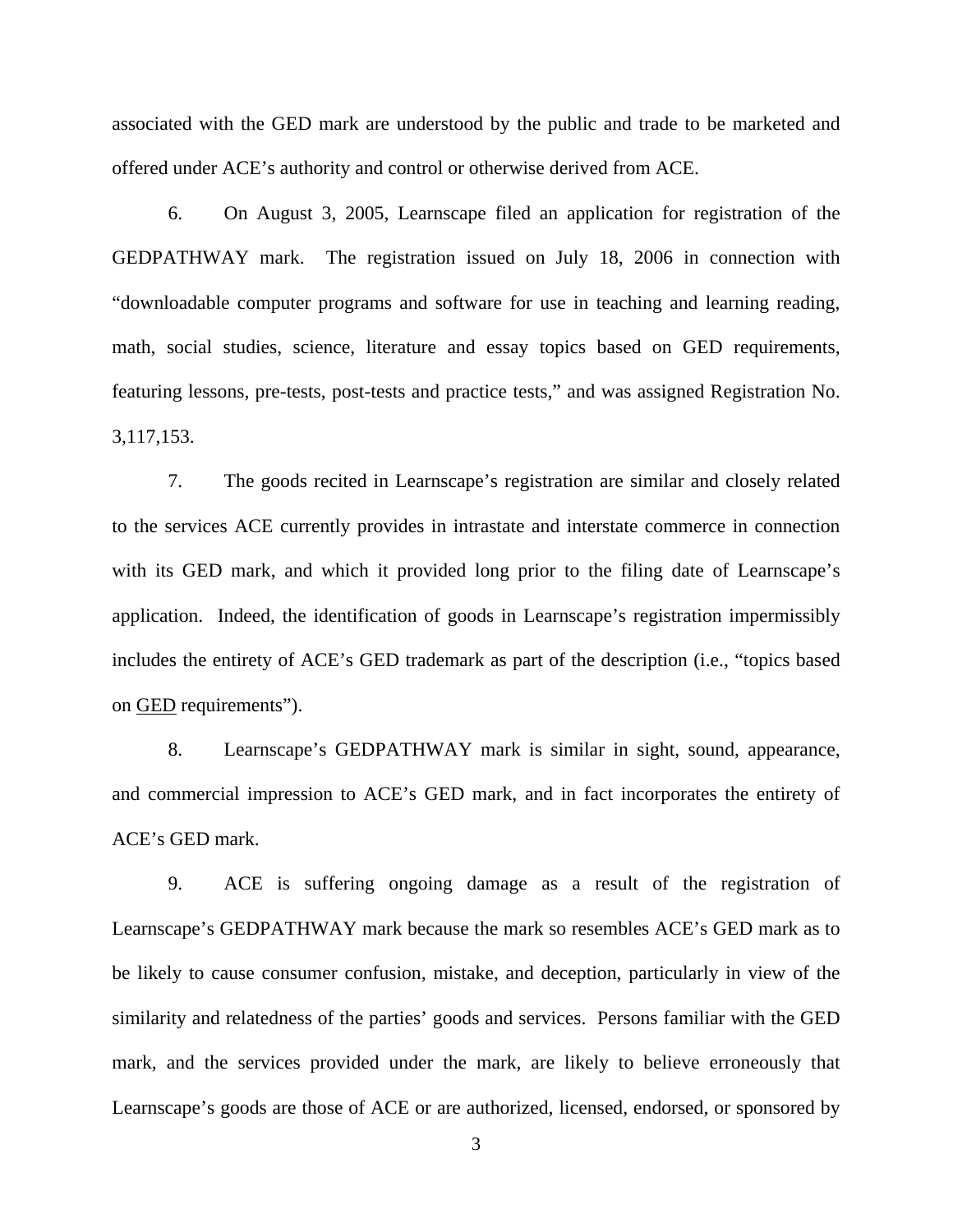ACE, and registration of Learnscape's mark is therefore inconsistent with ACE's prior rights in its GED mark.

10. Because it enjoys a long history of prior use of its GED mark in both intrastate and interstate commerce, ACE is entitled to cancellation of Learnscape's registration under 15 U.S.C. §§ 1052(d) and 1064.

11. The required fee in the amount of \$300.00 is being electronically submitted with this Petition for Cancellation. The Commissioner is authorized to debit Kilpatrick Townsend & Stockton LLP's deposit account no. 11-0855 if there is any deficiency in the required fee.

 ACE therefore respectfully requests that the Board sustain this proceeding in ACE's favor and cancel Registration No. 3,117,153.

This 13th day of July, 2011.

Respectfully submitted,

 Alex S. Fonoroff Sabina A. Vayner  **Kilpatrick Townsend & Stockton LLP**  1100 Peachtree Street, Suite 2800 Atlanta, Georgia 30309-4530 Telephone: (404) 815-6500 Facsimile: (404) 815-6555

Stephen Feingold  **Kilpatrick Townsend & Stockton LLP**  31 West 52nd Street, 14th Floor New York, New York 10019 Telephone: (212) 775-8782 Facsimile: (212) 208-3061

*Counsel for Petitioner American Council on Education*